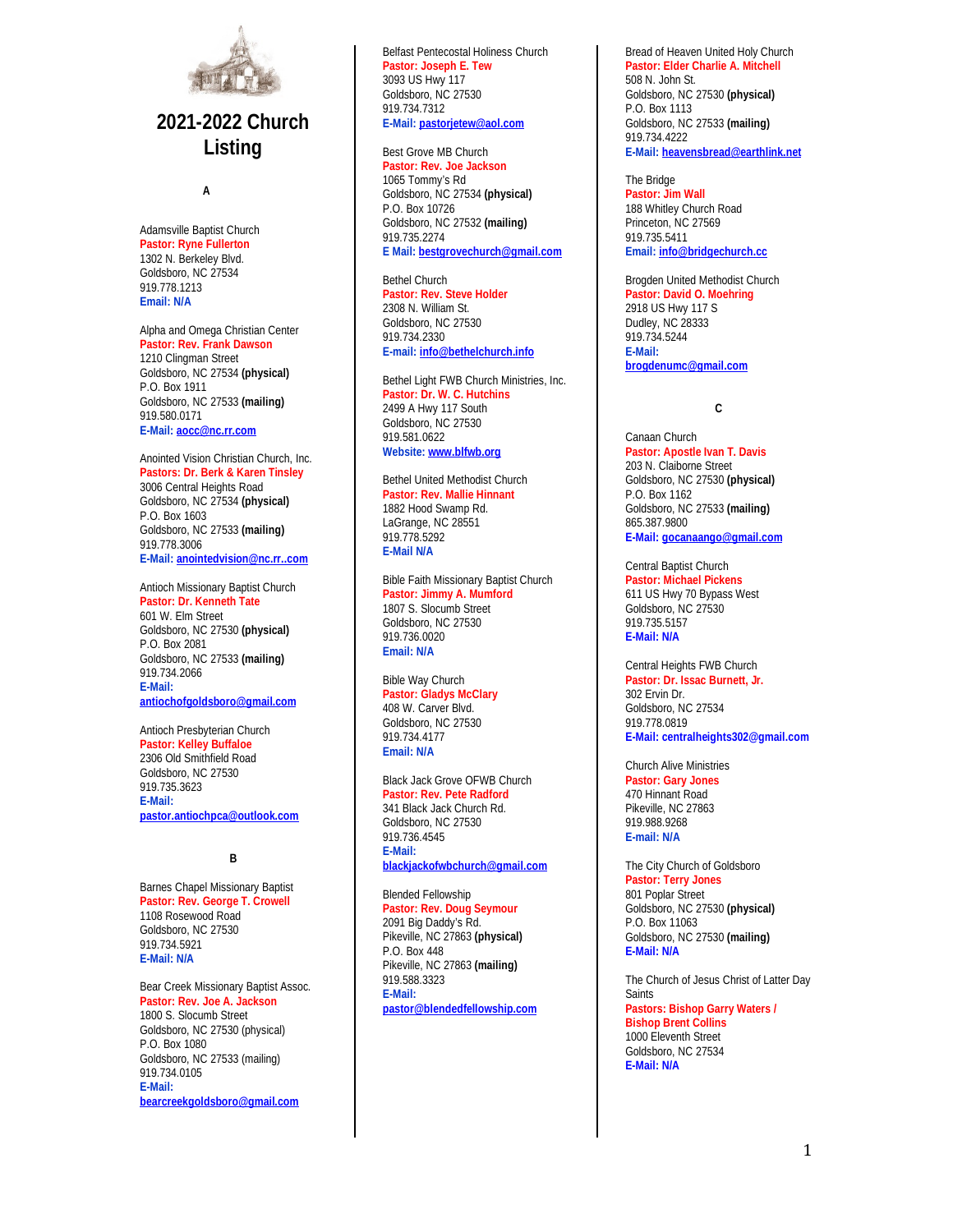Coker Memorial Church **Pastor: Charles Heath** 2643 N. Beston Rd. LaGrange, NC 28551 919.778.9166 **E-Mail: N/A**

Community Baptist Church of Saulston **Pastor: Michael Lewis** 351 Antioch Road Goldsboro, NC 27534 919.778.5236 **Email[: luvnelphnts35@aol.com](mailto:luvnelphnts35@aol.com)**

Cornerstone Church **Pastor: Ryan Rasmussen** 401 N. Oak Forest Road Goldsboro, NC 27534 919.947.1127 **Website: cornerstonegoldsboro.org**

Cricket Ridge PFWB Church **Pastor: Rev. Terry Heath** 386 Cricket Ridge Rd. Mt. Olive, NC 28365 **(physical)** P.O. Box 418 Mt. Olive, NC 28365 **(mailing)** 919.658.8378 **E-Mail: N/A**

Crossway Church **Pastor: John Randolph** 357 Hare Road Goldsboro, NC 27534 919.252.1210 **E-Mail[: john.kristie@gmail.com](mailto:john.kristie@gmail.com)**

**D**

Daniels Memorial United Methodist Church **Pastor: Rev. Alex Parker** 2802 E. Ash Street Goldsboro, NC 27534 919.778.2350 **E-Mail: [danielsmemorialm@bellsouth.net](mailto:danielsmemorialm@bellsouth.net)**

Darden Chapel FWB Church **Pastor: Elder Carlton Barnes** 111 E. Hooks River Road Goldsboro, NC 27530 **(physical)** P.O. Box 1417 Goldsboro, NC 27530 **(mailing)** 919.736.2175 **E-Mail: N/A**

Deeper Life Church Ministries **Pastor: Aaron McNair, Jr. Overseer: Apostle Norbert Simmons** 900 11<sup>th</sup> Street Goldsboro, NC 27534 **(physical)** P.O. Box 1356 Goldsboro, NC 27533 **(mailing)** 919.736.8232 **E-Mail: [info@dlcm.org](mailto:info@dlcm.org)**

Dudley Christian Church, Inc. **Pastor: Blane Smith** 212 O'Berry Road Dudley, NC 28333 **(physical)** P.O. Box 859 Dudey, NC 28333 **(mailing)** 919.735.4366 **E-Mail: N/A**

# **E**

Ebenezer United Methodist Church **Pastor: Eric N. Lindblade, Jr.** 3859 US 70 Hwy West Goldsboro, NC 27530 919.731.4201 **E-Mail[: elindblade@gmail.com](mailto:elindblade@gmail.com)**

#### Elm Grove Church Ministries, Inc. **Pastor: Apostle Kenneth Vaughn** 118 Booker Street Pikeville, NC 27863 **(physical)** P.O. Box 446

Pikeville, NC 27863 **(mailing)** 919.242.5777 **E-mail: [egcm118@aol.com](mailto:egcm118@aol.com) & [apostlekdv56@yahoo.com](mailto:apostlekdv56@yahoo.com)**

Elohim Family Worship Center **Pastor: Apostle Joy Cromartie** 2311 E. Ash Street Goldsboro, NC 27534 919.804.1703 **E-Mail[: elohimfwc@gmail.com](mailto:elohimfwc@gmail.com)**

Emmanuel Free Will Baptist Church **Pastor: Jimmy Pike** 5975 US Hwy 70 East LaGrange, NC 28551 252.566.2170 **E-Mail: N/A**

Evangelical Fellowship Center **Pastor: Dr. Curtis G. Lee** 120 S. Center Street Mt. Olive, NC 28365 919.658.6417 **E-Mail: N/A**

### **F**

Faith Alliance Church **Pastor: Rev. Ben Landes** 3203 Caswell Drive Goldsboro, NC 27534 919.288.2326 **E-Mail: [facgoldsboropastor@gmail.com](mailto:facgoldsboropastor@gmail.com)**

Faith Presbyterian Church **Pastor: Antonio Lawrence** 2114 N. Berkeley Blvd. Goldsboro, NC 27530 **(physical)** P.O. Box 1045 Goldsboro, NC 27533 **(mailing)** 919.778.0102 **E-Mail[: admin@faithpresbyterian.net](mailto:admin@faithpresbyterian.net)**

Faith Free Will Baptist Church **Pastor: Rev. Christian Powell** 1200 W. Grantham Street Goldsboro, NC 27530 919.734.8700 **E-Mail[: cwilloughby@faithfwbc.com](mailto:cwilloughby@faithfwbc.com)**

Faith United Holy Church **Pastor: Bishop Raveion Moses** 1603 S. Slocumb Street Goldsboro, NC 27530 919.735.1006 **E-Mail[: annie.moses@att.net](mailto:annie.moses@att.net)**

Falling Creek United Methodist Church **Pastor: Rev. Greg M. Moser** 299 Falling Creek Church Road Goldsboro, NC 27530 919.734-5035 **E-Mail: [Gmoser@nccumc.org](mailto:Gmoser@nccumc.org)**

Fellowship Baptist Church **Pastor: Stanley Kelly** 332 Arrington Bridge Road Goldsboro, NC 27530 919.734.0442 **E-Mail[: stanleykelly70@yahoo.com](mailto:stanleykelly70@yahoo.com)**

First African Baptist Church **Pastor: Rev. Dr. Louis Leigh, Jr**. 803 Harris Street Goldsboro, NC 27530 **(physical)** P.O. Box 784 Goldsboro, NC 27533 **(mailing)** 919.734.4935 **E- mail: [fabc803@ncrrbiz.com](mailto:fabc803@ncrrbiz.com)**

First Baptist Church of Goldsboro **Pastor: Dr. Glenn Phillips, Jr.** 125 S. John St. Goldsboro, NC 27530 919.735.2516 **E-Mail: [scott@fbcgold.com](mailto:scott@fbcgold.com)**

First Baptist Church-Mt. Olive **Pastor: Dr. Dennis R. Atwood** 300 N. Chestnut Street Mt. Olive, NC 28365 919.658.2016 **E-Mail[: office@fbcmountolive.org](mailto:office@fbcmountolive.org)**

First Christian Church Disciples of Christ **Pastor Dr. Frederick W. Clark** 1609 E. Ash Street Goldsboro, NC 27530 919.735.3092 **E-Mail: N/A**

First Free Will Baptist Church **Pastor: Rev. Nick Lewis** 604 E. Ash Street Goldsboro, NC 27530 919.735.0065 **E-mail: N/A**

First Pentecostal Holiness (First Church) **Pastor: Rev. Bill Rose** 1100 The First Church Rd. Goldsboro, NC 27534 919.734.2674 **E-Mail[: office@thefirstphchurch.org](mailto:office@thefirstphchurch.org)**

First Presbyterian Church **Pastor: Dr. Robert F. Bardin** 1101 E. Ash Street Goldsboro, NC 27530 919.734.5392 **E-Mail[: fpcgold@ncrrbiz.com](mailto:fpcgold@ncrrbiz.com)**

First United Methodist Church **Pastor: Marti Hatch** 120 E James St. Mount Olive, NC 28365 **(physical)** P.O. Box 40 Mount Olive, NC 28365 **(mailing)** 919.658.3169 **E Mail: [fumcmtolive@gmail.com](mailto:fumcmtolive@gmail.com)**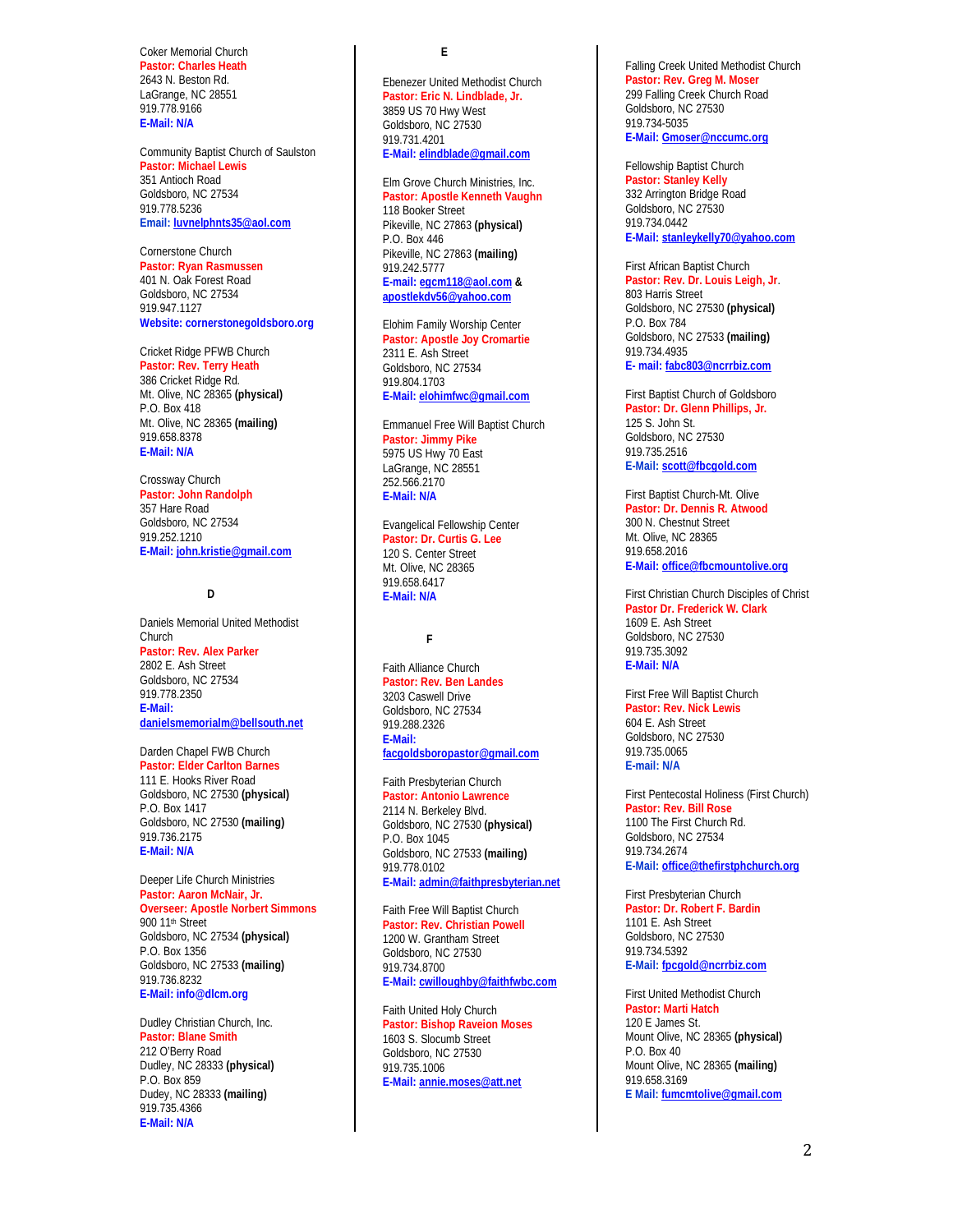Fore Christ Church **Pastor: Rev. Justin Heath** 770 Church Street Mt. Olive, NC 28365 919.221.2921 **E-Mail[: justinhministries@yahoo.com](mailto:justinhministries@yahoo.com)**

Free Chapel PFWB Church **Pastor: Rev. James Gurkins** 3302 NC 111 North Goldsboro, NC 27534 919.735.6702 **E-Mail[: brownrg27534@yahoo.com](mailto:brownrg27534@yahoo.com)**

Freedom Baptist Church **Pastor: Rev. Jonathan Smith** 300 Country Day Road Goldsboro, NC 27530 919.736.7700 **E-Mail: N/A**

#### **G**

Garris Chapel UM Church **Pastor: Rev. Davis Hollowell** 823 Piney Grove Rd LaGrange, NC 28551 252.566.4355 **E-Mail: N/A**

Generation Church **Pastor: Dr. Josh Clark** 3000 Summit Road Goldsboro, NC 27534 919.778.7577 **E-Mail: N/A**

Goldsboro Chapel FWB Church **Pastor: Rev. James Collins** 1314 Ben Brewington Court Goldsboro, NC 27530 **(physical)** P.O. Box 1935 Goldsboro, NC 27533 **(mailing)** 919.734.3161 **E-Mail: N/A**

Goldsboro Friends Church **Pastor: Rev. George F. Strickland** 1800 Salem Church Rd. Goldsboro, NC 27530 **(physical)** 700 W. Guilford Street Goldsboro, NC 27530 **(mailing)** 919.735. 5256 **E-mail: [goldsborofriends@a](mailto:goldsborofriends@)tt.net**

Goldsboro-Marantha Church **Pastor: Albert Dyson** 212 E. Oak Street Goldsboro, NC 27530 **(physical)** P.O. Box 917 Goldsboro, NC 27530 **(mailing)** 919.736.2768 **E-Mail: [maranatha.SDA212@gmail.com](mailto:maranatha.SDA212@gmail.com)**

Goldsboro–Raleigh District Assembly **Pastor: Bishop Robert D. Hood** 211 Hooks River Road Goldsboro, NC 27530 **(physical)** P.O. Box 2045 Goldsboro, NC 27530 **(mailing)** 919.735.3534 **E-Mail: N/A**

#### Goldsboro Seventh Day Adventist **Pastor: Jose LaPorte** 1000 E. Mulberry Street

Goldsboro, NC 27530 **(physical)** P.O. Box 271 Goldsboro, NC 27530 **(mailing)** 919.947.6761 **E-Mail: N/A**

Goldsboro Worship Center **Pastor: Danny Johnson** 900 W. New Hope Rd. Goldsboro, NC 27534 919.736.7050 **E mail: mychurch@goldsboroworship** 

**center.com**

Good Shepard Lutheran Church **Pastor: Joanna Stallings** 532 Country Day Road Goldsboro, NC 27530 919.735.0128 **E-Mail: [goodshepherdsec@ncrrbiz.com](mailto:goodshepherdsec@ncrrbiz.com)**

Gospel Light Temple Apostolic Church, Inc. **Pastor: Carlton Jackson, Sr.** 1008 Atlantic Avenue

Goldsboro, NC 27530 **(physical)** P.O. Box 11001 Goldsboro, NC 27532 **(mailing)** 919.464.3467 **E-Mail: [gospellighttemple1008@gmail.com](mailto:gospellighttemple1008@gmail.com)**

Gospel Tabernacle Church of **Deliverance Pastor: Leamon Sykes** 1015 N. James St Goldsboro, NC 27530 919.734.7562 **E-Mail: N/A**

#### Grace Baptist Church **Pastor Jason Stoeber**

1715 Royall Ave Goldsboro, NC 27534 919.735.1500 **E-Mail[: office@gbc4me.org](mailto:office@gbc4me.org)**

# Grace Community Church

**Pastor: Dr. David R. Karn** 162 Lake Wackena Road Goldsboro, NC 27534 **(physical)** P.O. Box 10783 Goldsboro, NC 27532 **(mailing) E-Mail: [gracecommunitystaff/@gmail.com](mailto:gracecommunitystaff/@gmail.com)**

Greater Guiding Star United Elder **Pastor: Joseph Williams** P.O. Box 840 Goldsboro, NC 27530 919.735.8035 **E-mail[: ggsigoldsboro@yahoo.com](mailto:ggsigoldsboro@yahoo.com)**

Greater Joy Apostolic Church **Pastor Raymond Oates** 202 E. Ash Street Goldsboro, NC 27530 919.429.6666 **E-Mail: N/A**

Greenleaf Christian Church **Pastor: Rev. Dr. William Barber**  2110 N. William St. Goldsboro, NC 27533 919.735.9059 **E-Mail[: disciples.green@gmail.com](mailto:disciples.green@gmail.com)**

#### **H**

Hallelujah Worship Center **Pastor: Bishop Bernice Cenon** 122 N. George Street Goldsboro, NC 27530 **(physical)** P.O. Box 806 Goldsboro, NC 27530 **(mailing)** 919.580.0045 **E-Mail: N/A**

Harvest Fellowship Church **Pastor: Rev. Pete Norris**  126 W. Walnut Street Goldsboro, NC 27530 **(physical)** P.O. Box 2 Goldsboro, NC 27533 **(mailing)** 919.736.2909 **E-Mail[: hfchurch@gmail.com](mailto:hfchurch@gmail.com)**

Holly Green MB Church **Pastor: Elder Bajei Garrett**  487 Emmaus Church Road Dudley, NC 28333 **(physical)** P.O. Box 1872 Goldsboro, NC 27533 **(mailing)** 919.734.6123 **E-Mail: N/A**

Holy Ghost Drawing Center Church **Pastor: Adeen George** 605 S. Slocumb Street Goldsboro, NC 27530 919.734.6836 **E-Mail: N/A**

Hooks Grove Missionary Baptist Church **Pastor: Rev. Harold Warren** 290 Hooks Grove Church Road Pikeville, NC 27863 **(physical)** P.O. 81 Pikeville, NC 27863 **(mailing)** 919.242.5755 **E-Mail[: moderatorhow@gmail.com](mailto:moderatorhow@gmail.com)**

The House of Prayer **Pastor: Moses H. Darden** 958 Sleepy Creek Road Dudley, NC 28333 **(physical)** P.O. Box 282 Dudley, NC 28333 **(mailing)** 919.735.3201 **E-Mail[: SisLangston@nc.rr.com](mailto:SisLangston@nc.rr.com)**

Hydrant Wesleyan Church **Pastor: Rev. Tim Fox** 350 NC Hwy 111 South Goldsboro, NC 27534 919.778.9814 **E-Mail[: office@hydrantchurch.org](mailto:office@hydrantchurch.org)**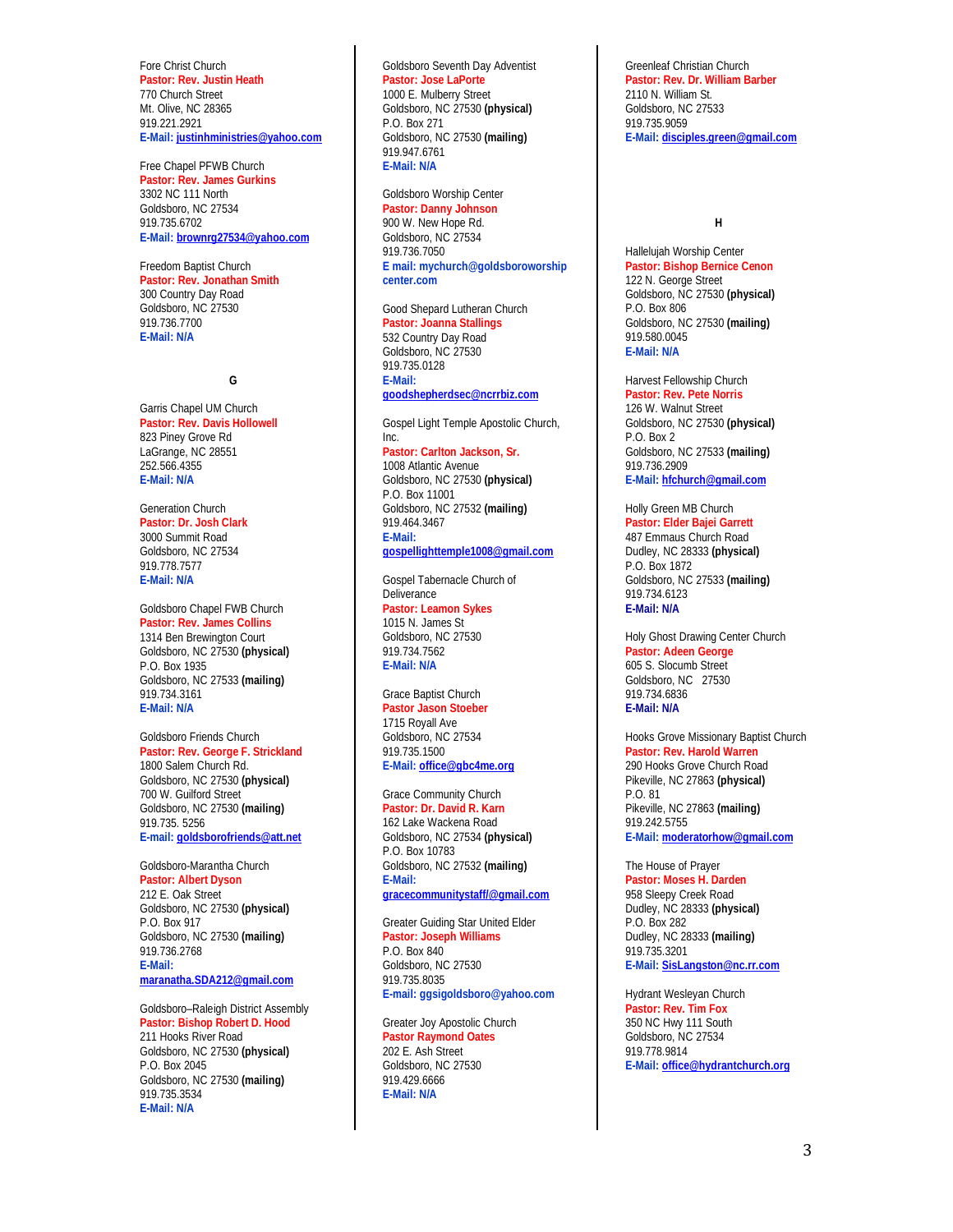**I**

Iglesia Bautista La Fe (Baptist Church Faith) **Pastor: Christian Powell Hispanic Pastor: Alex Williams** 1200 W. Grantham Street Goldsboro, NC 27530 919.734.8700 **E-Mail[: cwilloughby@faithfwbc.com](mailto:cwilloughby@faithfwbc.com)**

Iglesia Bautista Libertad (Baptist Church Liberty) **Pastor: Aaron Hur** 1505 US Hwy 117 Bypass North Goldsboro, NC 27530 919.564.5167 **E-Mail: N/A**

Impact Church Goldsboro **Pastor: Edwin 'Von' Newsome** 109 W. Ash Street Goldsboro, NC 27530 919.736.0012 **E-Mail: [info@impactchurchgoldsboro.org](mailto:info@impactchurchgoldsboro.org)**

Islamic Center of Goldsboro **Pastor: Dr. Mohammed Ashraf Bhatti** 506 Fedelon Trail Goldsboro, NC 27530 919.429.8001 **E-Mail: N/A**

### **J**

Jefferson United Methodist Church **Pastor: Eric N. Lindblade, Jr.**  1101 N. Jefferson Avenue Goldsboro, NC 27534 919.734.0144 **E-Mail[: elindblade@gmail.com](mailto:elindblade@gmail.com)**

Jehovah's Witness Kingdom Hall **Pastor: Unknown** 600 11th Street Goldsboro, NC 27530 919.736.1719 **E-Mail: N/A**

Judah Place of Deliverance **Pastor: Unknown** 1706 Shamrock Avenue Goldsboro, NC 27530 919.735.3397 **E-Mail: N/A**

Jumping Run Church **Pastor: Rev. Anthony Lawson** 4308 Jumping Run Church Rd. LaGrange, NC 28551 252.566.4119 **E-Mail: N/A**

**K**

Kadosh Life Ministries **Pastors: Gary & Alaine Strozier** 800 Corporate Drive Goldsboro, NC 27530 **(physical)** P.O. Box 752 Pikeville, NC 27863 **(mailing)** 919.288.1204 **E-Mail: N/A**

Kingdom Truth Ministries **Pastor: Joseph A. Headen, Jr**. 728 N. Bryant Street Goldsboro, NC 27530 **(physical)** P.O. Box 11233 Goldsboro, NC 27532 **(mailing)** 919.766.2111 **E-Mail: [kingdomtruthnc@mail.com](mailto:kingdomtruthnc@mail.com)**

**L**

The Lord's Table **Pastor: Ken Jefferson** 1215 Parkway Drive Goldsboro, NC 27534 **(physical)** P.O. Box 11049 Goldsboro, NC 27533 **(mailing)** 919.751.8188 **E-Mail: N/A**

Love Memorial Baptist **Pastor: Rev. Richard Toler** 192 Woodland Church Rd. Goldsboro, NC 27530 919.735.8855 **E-mail: [lmbc@nc.rr.com](mailto:lmbc@nc.rr.com)**

# **M**

Madison Avenue Baptist Church **Pastor: Adam J. Street** 300 S. Madison Avenue Goldsboro, NC 27530 919.734.3761 **E-Mail[: MABC1@bellsouth.net](mailto:MABC1@bellsouth.net)**

Miracle Temple Church **Pastor: Mona Lisa Williamson** 409 W. Hooks River Road Goldsboro, NC 27530 919.734.0209 **E-Mail: N/A**

Mount Calvary MB Church **Pastor: Rev. Winford Galmon, Jr.** 318 Denmark Street Goldsboro, NC 27530 **(physical)** P.O. Box 620 Goldsboro, NC 27530 **(mailing**) 919.735.3242 **E-Mail: N/A**

Mount Carmel FWB Church **Pastor: Archbishop Ronald R. Mayo, Sr.** 835 N. John Street Goldsboro, NC 27530 919.722.6000 **E-Mail[: jgray46@nc.rr.com](mailto:jgray46@nc.rr.com)**

Mount Carmel United Methodist **Pastor: Rev. Elizabeth Hounshell** 610 Mt. Carmel Church Road Pikeville, NC 27863 **(physical)** P.O. Box 10 Pikeville, NC 27863-0010 **(mailing)** 919.581.9400 **Email[: ehounshell@nccumc.org](mailto:ehounshell@nccumc.org)**

Mount Pleasant MB Church

**Pastor: Larry M. Johnson** 4460 US Hwy 13 North Goldsboro, NC 27534 **(physical)** P.O. Box 678 Goldsboro, NC 27534 **(mailing)** 919.778.4551 **E-Mail: N/A**

Mount Zion Church Ministries **Pastor: Stephanie Hart** 323 Whitfield Dr. Goldsboro, NC 27530 919.736.3118 **E-Mail:N/A**

### **N**

New Covenant Fellowship Church **Pastor: Rev. Danny Kirby** 813 E. Mulberry Street Goldsboro, NC 27530 **(physical)** P.O. Box 333 Goldsboro, NC 27533 **(mailing)** 919.735.8094 **E mail: [info@actsamerica.org](mailto:info@actsamerica.org)**

New Greenleaf Church of Christ, Disciples of Christ **Pastor: Elder Dr. Dorothy H. Heath** 301 W. Hooks River Road Goldsboro, NC 27530 **(physical)** P.O. Box 6 Goldsboro, NC 27533 **(mailing)** 919.734.3532 **E-Mail[: ngcoc2010@earthlink.net](mailto:ngcoc2010@earthlink.net)**

New Hope Friends Church **Pastor: Bill Garner** 4451 US 70 East Goldsboro, NC 27534 919.778.2550 **E-Mail: [newhopefriends@nc.rr.com](mailto:newhopefriends@nc.rr.com)**

New Hope United Methodist Church **Pastor: Rev. Steve Wellman** 200 E. New Hope Rd. Goldsboro, NC 27534 919.778.1124 **E-mail: [swellman@nccumc.org](mailto:swellman@nccumc.org)**

New Saint John AME Church

**Pastor: Rev. James N. Sheares** 1307 S. Slocumb Street Goldsboro, NC 27530 **(physical)** P.O. Box 386 Goldsboro, NC 27530 **(mailing)** 919.735.7642 **E-Mail: N/A**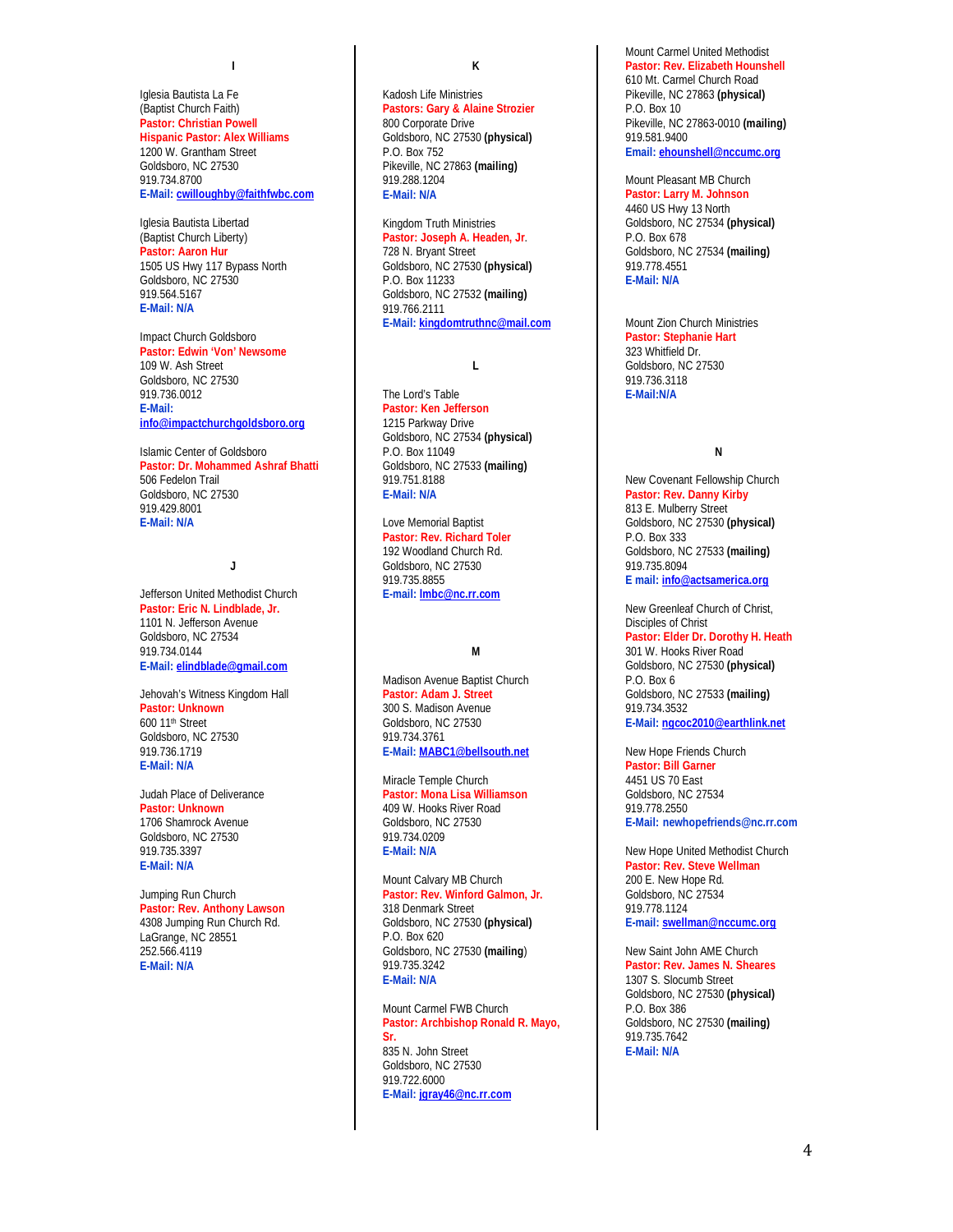New Stoney Hill United Holy Church **Pastor: Elder Kathye Batts** 1003 Dr. H.E. McNair St Goldsboro, NC 27530 **(physical)** P.O. Box 1596 Goldsboro, NC 27533 **(mailing)** 919.735.0399 **E-Mail: N/A**

Northeast Original Free Will Baptist **Pastor: Rev. Richard Cuddington**  489 NE Church Road Mount Olive, NC 28365 919.658.6884 **E-Mail[: neofwbpastor@gmail.com](mailto:neofwbpastor@gmail.com)**

Northview Baptist Church **Pastor: Ronnie Weaver** 600 Patetown Road Goldsboro, NC 27530 919.734.5220 **E-Mail[: WeaverRipTide@aol.com](mailto:WeaverRipTide@aol.com)**

**O**

Oak Forest Church of Christ **Pastor: Rev. Lennie Reagen** 2705 N. Park Drive Goldsboro, NC 27530 919.778.5070 **E-mail: [Lennie.reagan@gmail.com](mailto:Lennie.reagan@gmail.com)**

Oak Ridge Church **Pastor: Russell Todd** 1921 NC Hwy 111 North Goldsboro, NC 27530 919.581.0054 **E-Mail[: oakridgecogop@gmail.com](mailto:oakridgecogop@gmail.com)**

Oakland Community Church **Rev. Phillip Bowden** 921 Oakland Church Rd. Princeton, NC 27569 919.734.7648 **E-Mail: N/A**

Old Saint Mary's Catholic Church (Mission Church) Pastor: Father James Carlisle (1st & 3rd Sundays) 215 E. Mulberry Street Goldsboro, NC 27530 **(physical)** P.O. Box 595 Goldsboro, NC 27533 **(mailing)** 252.361.0154 **Email[: Ronlmueller@gmail.com](mailto:Ronlmueller@gmail.com)**

One Accord Church **Pastor: Rev. Greg Nethercutt** 3987 Hwy 70 W Princeton, NC 27569 **(physical)** P.O. Box 640 Princeton, NC 27569 **(mailing)** 919.581.9689 **E-Mail: NA**

#### **P**

Parker's Chapel OFWB Church **Pastor: Doretha Brown** 312 Fedelon Trail Goldsboro, NC 27530 919.731.3069 **E-Mail: N/A**

Park East Church of God **Pastor: Rev. Wesley Jarmen** 3913 McLain Street Goldsboro, NC 27534 919.778.3177 **E-Mail: N/A**

#### Patetown Church of God

**Pastor: Marvin Wiggins** 215 Church of God Road Goldsboro, NC 27534 919.734.6954 **E-Mail: N/A**

#### Peace Lutheran Church **Pastor: John Drosendahl**

1002 Gardner Manor Drive Goldsboro, NC 27534 919.778.2230 **E-Mail: [peacelutherangoldsboro@gmail.com](mailto:peacelutherangoldsboro@gmail.com)**

### Pentecostal Holy Church

**Pastor: Dr. Willie E. Lewis** 600 E. Pine Street Goldsboro, NC 27530 **(physical)** P.O. Box 934 Goldsboro, NC 27533 **(mailing)** 919.735.1401 **E-Mail: N/A**

Philadelphia Community Church **Pastor: Rev. Roger Taylor, Jr.** 1214 Parkway Drive Goldsboro, NC 27534 919.582.8222 **E-Mail[: Philadelphiacomm@aol.com](mailto:Philadelphiacomm@aol.com)**

# Pikeville PFWB Church

**Pastor: Rev. Mark Whitfield** 336 Nahunta Road Pikeville, NC 27863 **(physical)** P.O. Box 910 Pikeville, NC 27863 **(mailing)** 919.736.3336 **E-mail :N/A** 

Pine Forest United Methodist **Pastor: Rev. Madison N. Hankal** 867 NC 581 South Goldsboro, NC 27530 919.735.5161 **E-Mail: N/A**

#### Pineview Baptist Church **Pastor: Wes Johnson**

3357 US HWY 117 North Goldsboro, NC 27530 919.735.9382 **E-Mail: N/A**

The Place of Refuge Ministries, Inc. **Pastor: Gregory Jones, Sr.** 616 S. Slocumb Street Goldsboro, NC 27530 **(physical)** P.O. Box 978 Goldsboro, NC 27530 **(mailing)** 919.581.0048 **E-Mail[: porministries@yahoo.com](mailto:porministries@yahoo.com)**

#### Pleasant Hill Original FWB **Pastor: Rev. Sherman Dilley** 1080 Gurley Dairy Rd. Pikeville, NC 27863 919.734.6110 **E-mail: N/A**

Providence United Methodist **Pastor: Jim Huskins** 202 Providence Church Road Goldsboro, NC 27530 919.734.7114 **E-Mail[: pumc\\_goldsboro@att.net](mailto:pumc_goldsboro@att.net)**

#### **R**

Ray of Hope PFWB Church **Pastor: Keith Johnson** 1331 New Hope Road Goldsboro, NC 27534 **(physical)** P.O. Box 1008 Goldsboro, NC 27533 **(mailing)** 919.736.2624 **E-Mail[: rayofhopepfwb@gmail.com](mailto:rayofhopepfwb@gmail.com)**

Reaching The World for Christ **Pastors: Edward & Vivian Jones** 815 N. George Street Goldsboro, NC 27530 **(physical)** P.O. Box 2062 Goldsboro, NC 27533 **(mailing)** 919.735.0607 **E-Mail: N/A**

Restoration & Deliverance Apostolic **Ministry Pastor: Jennifer Williams** 703 Royall Avenue Goldsboro, NC 27530 919.583.5281 **E-Mail[: kilpatrickjennf@att.net](mailto:kilpatrickjennf@att.net)**

Rones Chapel United Methodist Church **Pastor: Valerie Hardison** 138 Garner Chapel Road Mt. Olive, NC 28365 919.658.4721 E Mail[: roneschapelumc@gmail.com](mailto:roneschapelumc@gmail.com)

#### Rosewood Church of God **Pastor: Jeffrey Barnes** 100 Tower Lane Goldsboro, NC 27530 919.738.2608

**E-mail[: rosewoodcog@gmail.com](mailto:rosewoodcog@gmail.com)**

Rosewood First Baptist Church **Pastor: Dr. Mike Collier** 562 NC HWY 581 South Goldsboro, NC 27530 919.734.5571 **Email: [rfbcnc@gmail.com](mailto:rfbcnc@gmail.com)**

Rosewood Worship Center **Pastor: Rev. Lynn Epps** 2103 O'Berry Center Rd. Goldsboro, NC 27530 919.735.4815 **E-mail: N/A**

# **S**

Saint Andrews Christian Church **Pastor: Rev. Carrie Hinton** 322 Rollingwood Drive Dudley, NC 28333 **(physical)** P.O. Box 40 Dudley, NC 28333 **(mailing)** 919.736.4928 **E-mail: N/A**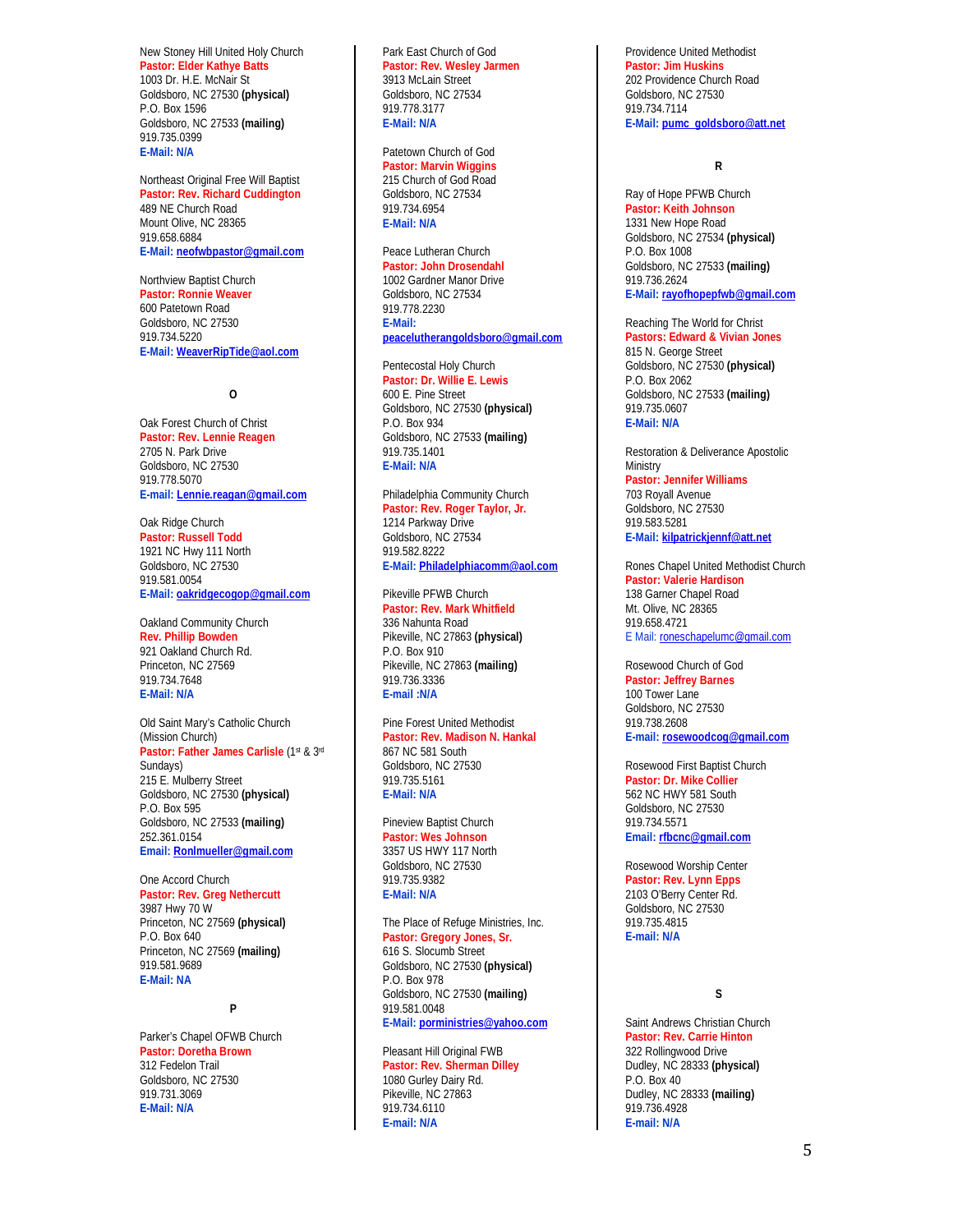# Saint Andrews Episcopal Church

**Pastor: Father Skip Walker** 901 Harris St. Goldsboro, NC 27530 **(physical)** P.O. Box 1333 Goldsboro, NC 27533 **(mailing)** 919.734.0550 **E-mail: [info.standrewsgoldsboro@gmail.com](mailto:info.standrewsgoldsboro@gmail.com)**

#### Saint Francis Episcopal Church **Pastor: Priest in Charge-Rev. Marcia McRae**  503 Forest Hill Drive Goldsboro, NC 27534 **(physical)** P.O. Box 11406 Goldsboro, NC 27532 **(mailing)** 919.735.9845 **E-Mail:**

**[parish@stfrancisgoldsboro.org](mailto:parish@stfrancisgoldsboro.org)**

Saint James AME Zion Church **Pastor: Rev. Ronald Miller** 205 S. George Street Goldsboro, NC 27530 **(physical)** P.O. Box 335 Goldsboro, NC 27533 **(mailing)** 919.735.9480 **E-Mail: [st.jamesamezionchurch@yahoo.com](mailto:st.jamesamezionchurch@yahoo.com)**

Saint James Church of Christ **Pastor: Unknown** 603 W. Spruce Street Goldsboro, NC 27530 919.734.2051 **E-Mail: N/A**

#### Saint Joseph FWB Church **Pastor: Leslie C. Capers** 280 Claridge Nursery Road Goldsboro, NC 27530 **(physical)** P.O. Box 176 Goldsboro, NC 27533 **(mailing)** 919.736.7938 **E-Mail[: stjosephfwb@att.net](mailto:stjosephfwb@att.net)**

Saint Luke Church of Christ **Pastor: David L. Williams** 430 E. Elm Street Goldsboro, NC 27530 919.735.1297 E-Mail: [stlukecocgoldsboro@yahoo.com](mailto:stlukecocgoldsboro@yahoo.com)

Saint Luke United Methodist Church **Pastor: Dan Baer** 1608 E. Pine Street Goldsboro, NC 27530 919.734.7714 **E-Mail[: stlukeumc@nc.rr.com](mailto:stlukeumc@nc.rr.com)**

Saint Mark Church of Christ, Disciples of Christ **Pastor: Alton A. Smith** 700 W. Ash St. Goldsboro, NC 27530 **(physical)** P.O. Box 2105 Goldsboro 27533 **(mailing)** 919.735.3934 **E-Mail[: webmaster@stmarkchurch.org](mailto:webmaster@stmarkchurch.org)**

#### Saint Mark FWB Church **Pastor: Elder Merwyn K. Smith** 222 E. Nelson St. Mt. Olive, NC 28365 **(physical)** P.O. Box 798 Mt. Olive, NC 28365 **(mailing)** 919.658.5144 **E-mail: N/A**

Saint Mary Catholic Parish **Pastor: Alex Gonzalez** 1000 N. Jefferson St. Goldsboro, NC 27530 919.734.5033 **E-mail: [office@saintmarygoldsboro.org](mailto:office@saintmarygoldsboro.org)**

Saint Paul United Methodist Church **Pastor: James H. Harry** 204 E. Chestnut Street Goldsboro, NC 27530 919.734.2965 **E-Mail[: stpaul@stpaulgoldsboro.org](mailto:stpaul@stpaulgoldsboro.org)**

Saint Stephen's MB Church **Pastor: Rev. Malcolm E. Lewis** 206 Pearson St. Goldsboro, NC 27530 **(physical)** P.O. Box 1242 Goldsboro, NC 27533 **(mailing)** 919.734.6377 **E-Mail: [ststephensmb@att.net](mailto:ststephensmb@att.net)**

Saint Stephen's Episcopal **Pastor: Raymond Hanna-Rector** 200 N. James Street Goldsboro, NC 27530 **(physical)** P.O. Box 984 Goldsboro 27533 **(virtual)** 919.734.4263 E**-Mail: N/A**

Salem Advent Christian **Pastor: Rev. Calvin Leavitt** 909 North Church Street Mount Olive, NC 28365 919.658.5650 **E-Mail[: salemacc@att.net](mailto:salemacc@att.net)**

Salem United Methodist Church **Pastor: Liz Hounshell** 2706 Salem Church Road Goldsboro, NC 27530 919.735.9210 **E-Mail: [ehounshell@nccumc.org](mailto:ehounshell@nccumc.org)**

# Salvation Army

**Pastor: JB Blevins** 610 N. William Street Goldsboro, NC 27530 **(physical)** P.O Box 554 Goldsboro, NC 27530 **(mailing)** 919.735.4811 **E-Mail: N/A**

Seymour Johnson AFB Chapel **Chaplain: Major John Bravinder** 1505 Vermont Garrison Street SJAFB, NC 27531 919.722.0315 **E-Mail[: 4fw.hcfacility@us.af.mil](mailto:4fw.hcfacility@us.af.mil)**

Sheepfold Church of Jesus **Pastor: Unknown** 800 Sunny South Street Goldsboro, NC 27530 919.736.9700 **E-Mail: N/A**

Slocumb Street Church of Christ **Pastor: Stoney King** 1801 S. Slocumb Street Goldsboro, NC 27530 910.489.8422 **E-Mail: [slocumbstreetchurchofchrist@gmail.c](mailto:slocumbstreetchurchofchrist@gmail.com) [om](mailto:slocumbstreetchurchofchrist@gmail.com)**

Soldiers for Christ Outreach Ministries **Pastor: Charles Spears** 1818 S. Slocumb Street Goldsboro, NC 27530 **(physical)** P.O. Box 153 Goldsboro, NC 27530 **(mailing)** 919.731.7718 **E-Mail: N/A**

Spring Creek Baptist Church **Pastor: Rev. Jason Watford** 3177 Indian Springs Rd. Seven Springs, NC 28365 919.658.1318 **E- Mail[: jwatford48@yahoo.com](mailto:jwatford48@yahoo.com)**

Stoney Creek Church **Pastor: Dr. Joshua Whitfield** 52 Stoney Creek Church Rd. Goldsboro, NC 27534 919.735.3916 **E-Mail: [josh@stoneycreekchurch.net](mailto:josh@stoneycreekchurch.net)**

### **T**

Tehillah Church Ministries **Pastor: Archbishop Anthony W. Slater** 1700 Beech Street Goldsboro, NC 27534 919.735.6900 **E-Mail[: tehillahchurch@yahoo.com](mailto:tehillahchurch@yahoo.com)**

The Original Tabernacle of Prayer for All People, Inc. **Pastor: Douglas Sutton** 1005 S. John Street Goldsboro, NC 27530 919.734-7128 **E-Mail[: tabernacleprayer@att.net](mailto:tabernacleprayer@att.net)**

The Tabernacle of Prayer Fellowship, Inc.

**Pastor: Chief Apostle Willie Bogier** 1007 S. John Street Goldsboro, NC 27530 336.472.0497 **E-Mail: N/A**

Tabernacle Pentecostal Holiness Church **Pastor: Ronnie Heath** 1000 E. Ash St. Goldsboro, NC 27530 **(physical)** P.O. Box 155 Goldsboro, NC 27533 **(mailing)** 919.751.8986 **E-Mail: [Sandragrady@gmail.com](mailto:Sandragrady@gmail.com)**